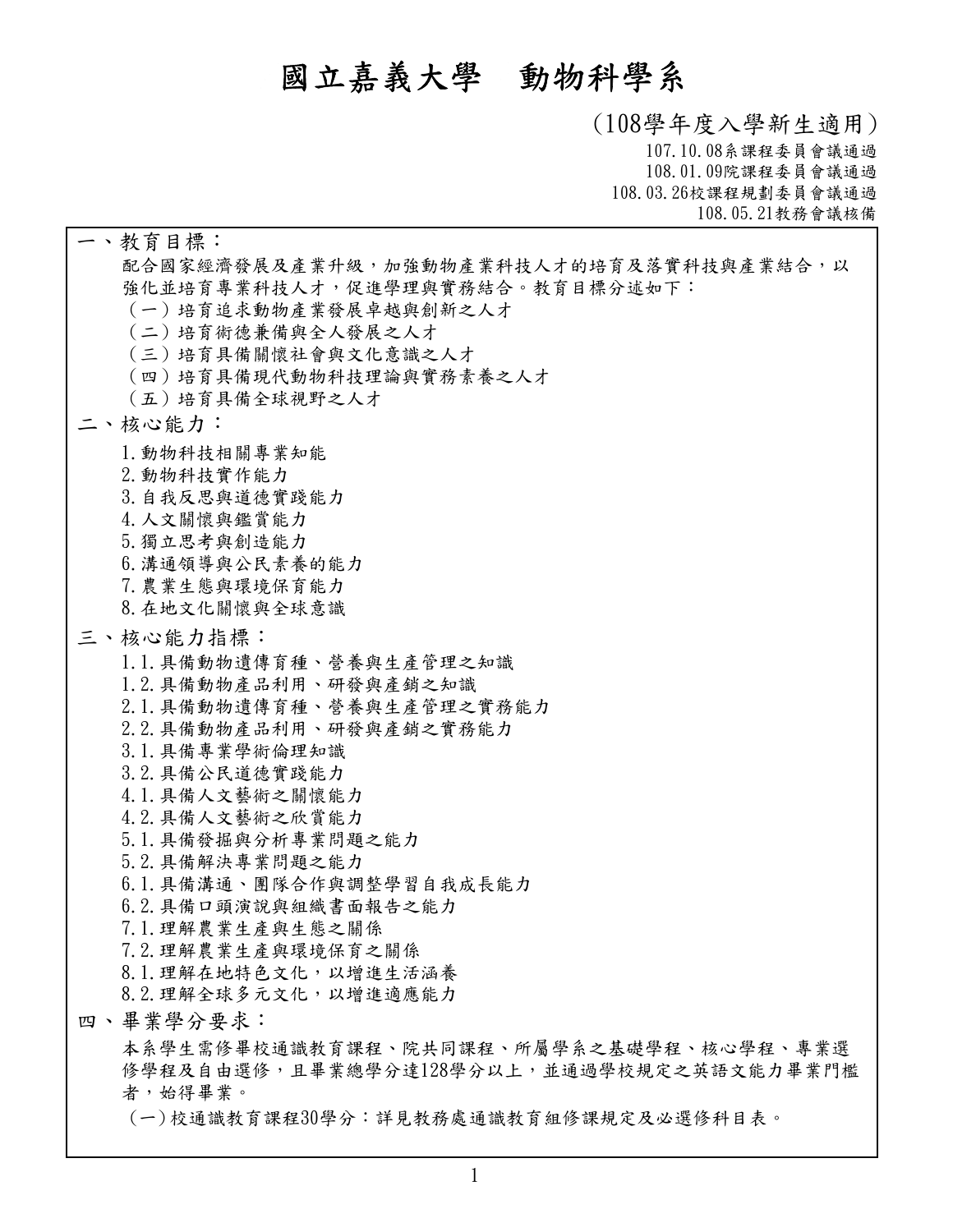**(二)本系學士班主修領域(major)由以下課程、學程組成:**

**合計應修83學分**

**◎農學院共同課程(2學分)**

**◎動科基礎學程(15 )**

**◎動科核心學程(36 )**

**◎專業選修學程:(須修讀本系課程30學分以上,且至少擇1學程修畢)**

 **。學術型:動物生產學程(至少修讀18學分)**

 **。實務型:動物應用學程(至少修讀18學分)**

**(三)自由選修(本系或外系課程皆可):15學分**

**依據本校學程實施辦法第六條:不同學程中相同課程或等同課程,經學系同意 (四) 者,可同時認列滿足不同學程要求,惟畢業學分總計只能計算一次。**

**五、其他說明:**

**1.超修之通識課程學分不得抵充畢業學分。**

**2.學生放棄教育學程,其已修得之教育學程不可計入畢業學分。**

**3.學生選修大三、大四體育課程,不可納入畢業學分。**

**4.大三、大四實務專題研究與大四專題討論須依指導老師分組。**

**專業選修課程:**

 **(1)專題討論(I)生產組、專題討論(I)利用組至少選修1門。**

 **(2)專題討論(II)生產組、專題討論(II)利用組至少選修1門。**

 **(3)實務專題研究(I)生產組、實務專題研究(I)利用組至少選修1門。**

 **(4)實務專題研究(II)生產組、實務專題研究(II)利用組至少選修1門。**

**5.為強化大學部專業課程與實務結合,並配合學校執行教學卓越計畫,本系擬安排(1)大一校 內服務學習:擬結合大一『服務學習』課程賡續辦理;(2)大二學生校外專業服務學習:擬 結合本系動物育種學實習、動物繁殖學實習與飼料營養分析實習辦理校外社區服務4~6小 時;(3)大三業界見習:擬安排於本系單胃動物學實習、反芻動物學實習、乳類產品加工實 習、肉類產品加工實習與禽學實習相關課程辦理業界見習6~8小時;(4)大四學生業界見 習:擬以本系大三校外實習課程實施。**

**補充:**

**※畢業年級相當於國內高級中等學校二年級之國外或香港、澳門地區同級同類學校畢業 生,以同等學力就讀學士班者(簡稱中五學制學生,不含離校兩年以上者及僑生先修部結業 成績分發入學者),除第四項規定之畢業應修學分數外,應另增加畢業學分數12學分。**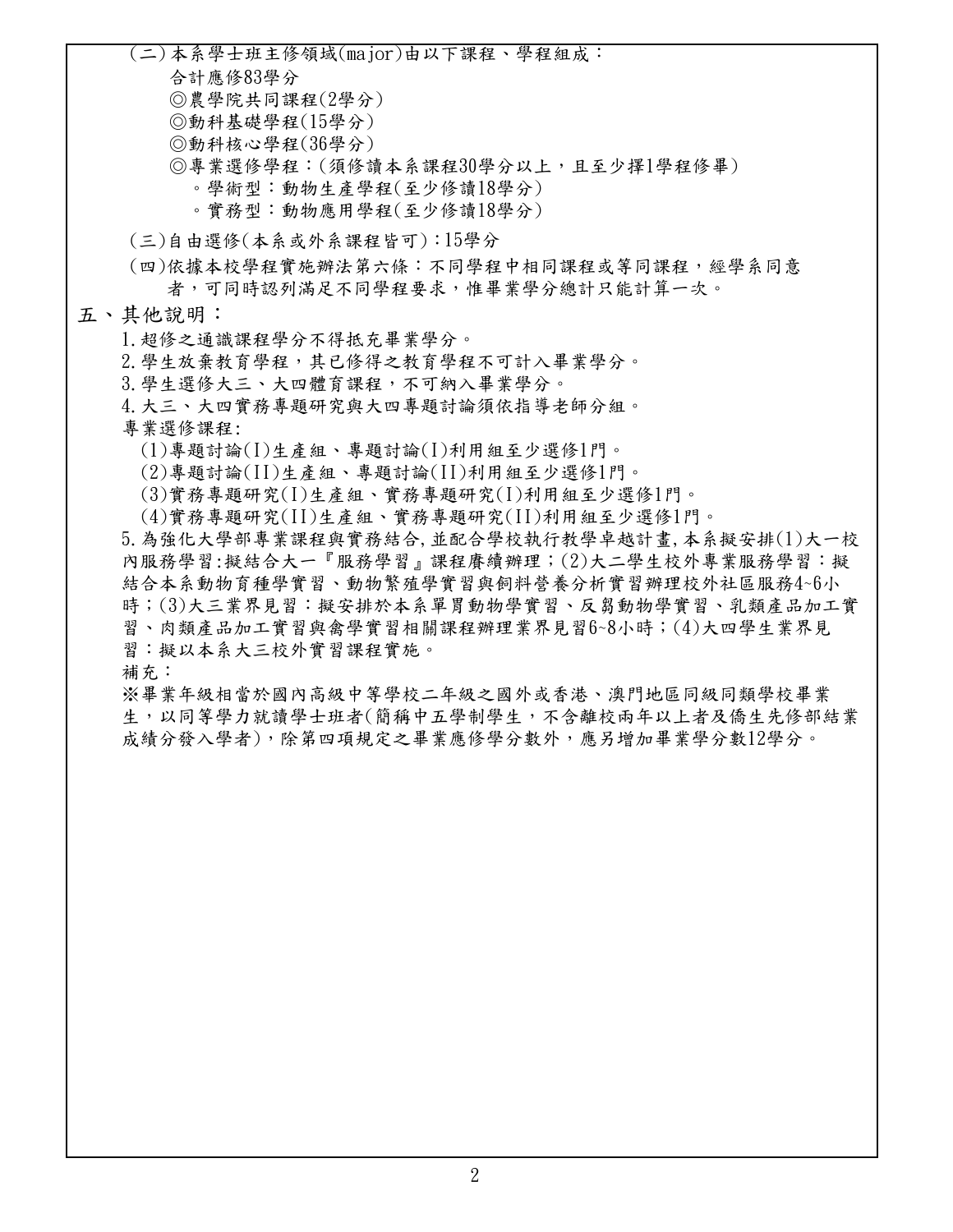一、學程名稱:農學院共同課程

**Common Curriculum**

**二、以下科目共2學分,學生應修滿達2學分,完成本學程**

**三、課程明細:**

| 中文科目名稱 | 英文科目名稱                      | 必選<br>修別 | 學分 | 時數  | 年級 學期 | 開課 開課 | "甲   對應核心能   備註<br>力項次      |  |
|--------|-----------------------------|----------|----|-----|-------|-------|-----------------------------|--|
| 農業概論   | Introduction to Agriculture | 必        | ∼  | 2.0 |       |       | $\vert 1, 2, 5, 7, 8 \vert$ |  |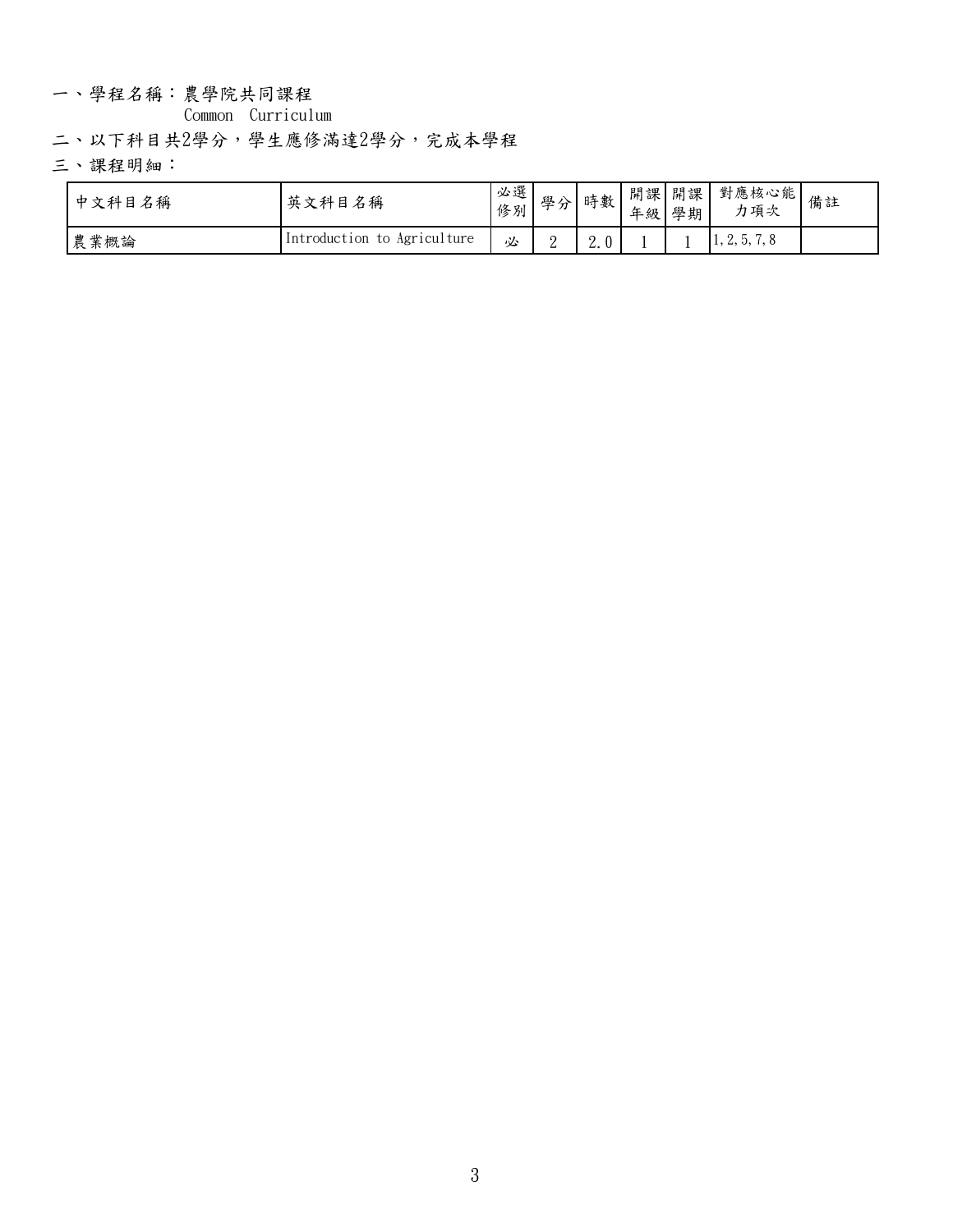#### 一、學程名稱:動科基礎學程

**Foundation Program of Animal Science**

**二、以下科目共15學分,學生應修滿達15學分,完成本學程**

**三、課程明細:**

| 中文科目名稱    | 英文科目名稱                      | 必選<br>修別 |   | 學分 時數 |                | 開課 開課<br>年級 學期 | 對應核心能<br>力項次     | 備註 |
|-----------|-----------------------------|----------|---|-------|----------------|----------------|------------------|----|
| 動物學       | Zoology                     | 必        | 2 | 2.0   |                |                | 1, 2, 3, 7       |    |
| 動物學實習     | Lab. of Zoology             | 必        |   | 3.0   |                |                | 1, 2, 3, 7       |    |
| 普通化學      | General Chemistry           | 必        | 2 | 2.0   |                |                | 1, 6             |    |
| 普通化學實習    | Lab. of General Chemistry   | 必        |   | 3.0   |                |                | 1, 6             |    |
| 生物統計學     | Biostatistics               | 必        | 2 | 2.0   |                | 2              | 1, 5             |    |
| 生物統計學實習   | Lab. of Biostatistics       | 必        |   | 3.0   |                | 2              | 1, 2, 5          |    |
| 生物化學      | Biochemistry                | 必        | 3 | 3.0   | $\overline{2}$ |                | 1, 5, 7          |    |
| 生物化學實習    | Lab. of Biochemistry        | 必        |   | 3.0   | 2              |                | 1, 2, 5          |    |
| 動物場實習(I)  | Practice of Animal Farm(I)  | 必        |   | 3.0   | 2              | $\overline{2}$ | 1, 2, 3, 4, 5, 6 |    |
| 動物場實習(II) | Practice of Animal Farm(II) | 必        |   | 3.0   | 3              |                | 1, 2, 5, 6, 7, 8 |    |

**四、重要相關事項:**

**以下科目共15學分,學生應修滿達15學分,完成本學程**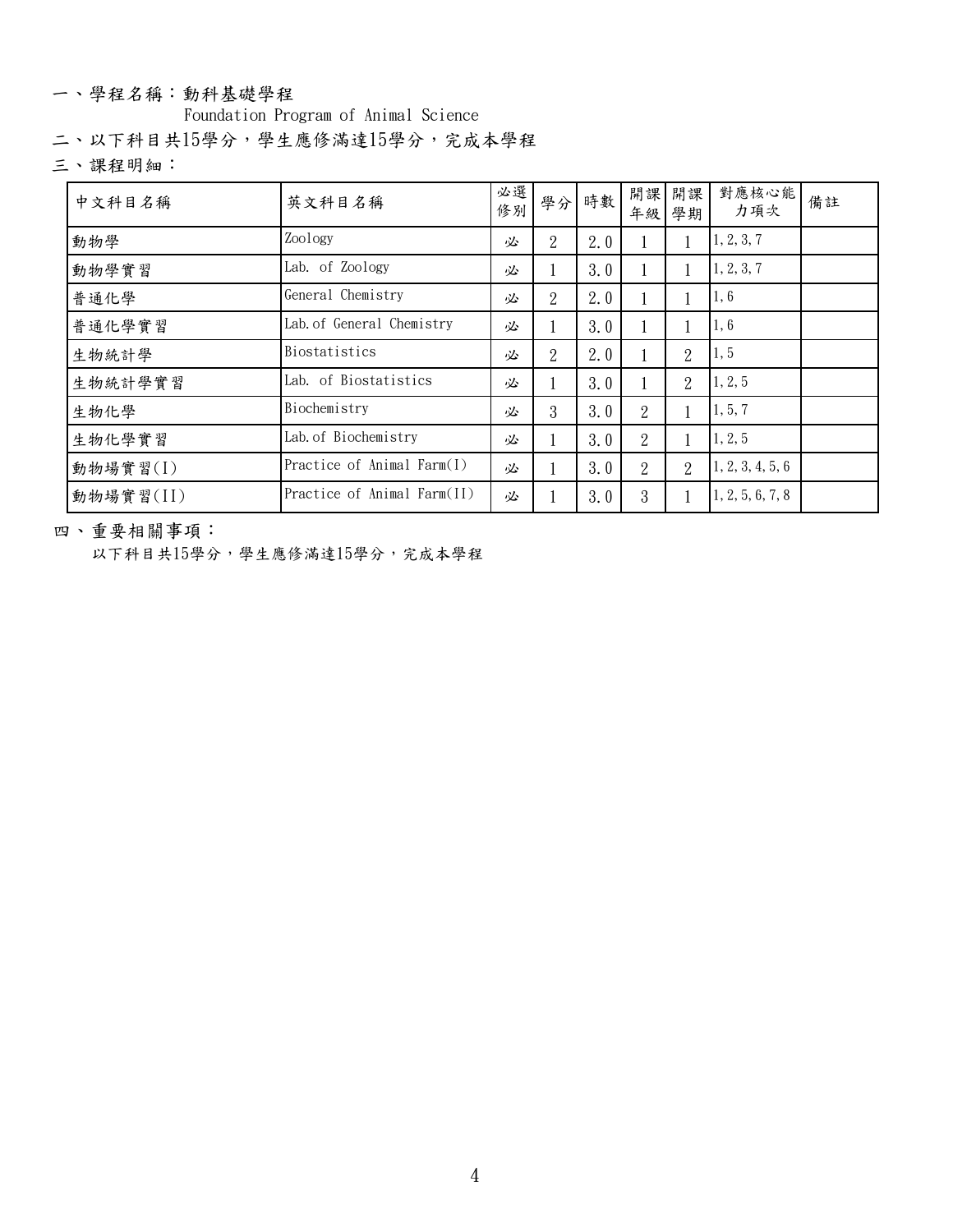#### 一、學程名稱:動科核心學程

**Core Program of Animal Science**

**二、以下科目共36學分,學生應修滿達36學分,完成本學程**

**三、課程明細:**

| 中文科目名稱        | 英文科目名稱                                         | 必選<br>修別 | 學分             | 時數  | 開課             | 開課<br>年級 學期    | 對應核心能<br>力項次       | 備註 |
|---------------|------------------------------------------------|----------|----------------|-----|----------------|----------------|--------------------|----|
| 動物解剖生理學(I)    | Animal Anatomy and<br>Physiology(I)            | 必        | 2              | 2.0 |                | $\overline{2}$ | $\vert$ 1          |    |
| 動物解剖生理學實習(I)  | Lab. of Animal Anatomy and<br>Physiology $(I)$ | 必        | $\mathbf{1}$   | 3.0 | $\mathbf{1}$   | $\overline{2}$ | 1, 2               |    |
| 動物解剖生理學(II)   | Animal Anatomy and<br>Physiology(II)           | 必        | 2              | 2.0 | $\overline{2}$ | $\mathbf{1}$   | $\vert$ 1          |    |
| 動物解剖生理學實習(II) | Lab. of Animal Anatomy and<br>Physiology(II)   | 必        | $\mathbf{1}$   | 3.0 | $\overline{2}$ | $\mathbf{1}$   | 1, 2               |    |
| 動物營養學(I)      | Animal Nutrition(I)                            | 必        | $\overline{2}$ | 2.0 | $\overline{2}$ |                | 1, 5, 7, 8         |    |
| 遺傳學           | Genetics                                       | 必        | $\overline{2}$ | 2.0 | $\overline{2}$ |                | 1, 5, 7, 8         |    |
| 遺傳學實習         | Lab. of Genetics                               | 必        |                | 3.0 | $\overline{2}$ |                | 1, 2, 5, 7, 8      |    |
| 動物育種學         | Animal Breeding                                | 必        | 3              | 3.0 | $\overline{2}$ | $\overline{2}$ | 1, 2, 3, 4, 5, 7   |    |
| 動物營養學(II)     | Animal Nutrition (II)                          | 必        | $\overline{2}$ | 2.0 | $\overline{2}$ | $\overline{2}$ | 1, 5, 7, 8         |    |
| 動物繁殖學         | Animal Reproduction                            | 必        | 2              | 2.0 | $\overline{2}$ | 2              | 1, 3, 5, 7         |    |
| 動物繁殖學實習       | Lab. of Animal Reproduction                    | 必        |                | 3.0 | $\overline{2}$ | $\overline{2}$ | 1, 2, 3, 5, 7      |    |
| 反芻動物學         | Ruminant Science                               | 必        | $\overline{2}$ | 2.0 | 3              |                | 1, 2, 5, 6         |    |
| 反芻動物學實習       | Lab. of Ruminant Science                       | 必        |                | 3.0 | 3              |                | 1, 2               |    |
| 乳類產品加工學       | Milk Products Processing                       | 必        | $\overline{2}$ | 2.0 | 3              | $\mathbf{1}$   | 1, 2               |    |
| 乳類產品加工學實習     | Lab. of Milk Products<br>Processing            | 必        |                | 3.0 | 3              |                | 1, 2               |    |
| 單胃動物學         | Monogastric Animal Science                     | 必        | $\overline{2}$ | 2.0 | 3              |                | 1, 2               |    |
| 單胃動物學實習       | Lab. of Monogastric Animal<br>Science          | 必        | $\mathbf{1}$   | 3.0 | 3 <sup>1</sup> | $\mathbf{1}$   | $\vert 1, 2 \vert$ |    |
| 肉類產品加工學       | Meat Products Processing                       | 必        | $\overline{2}$ | 2.0 | 3              | $\overline{2}$ | 1, 2, 4            |    |
| 肉類產品加工學實習     | Lab. of Meat Products<br>Processing            | 必        | $\mathbf{1}$   | 3.0 | 3              | 2              | 1, 2, 4, 5, 7, 8   |    |
| 禽學            | Poultry Science                                | 必        | $\overline{2}$ | 2.0 | 3              | $\overline{2}$ | 1, 5, 7, 8         |    |
| 禽學實習          | Lab. of Poultry Science                        | 必        |                | 3.0 | 3              | $\overline{2}$ | 1, 2, 5, 7, 8      |    |
| 動物產品產銷及經營學    | Animal Products Marketing and<br>Management    | 必        | 2              | 2.0 | 4              | $\mathbf{1}$   | 1, 4, 5, 8         |    |
|               |                                                |          |                |     |                |                |                    |    |

**四、重要相關事項:**

**以下科目共36學分,學生應修滿達36學分,完成本學程。**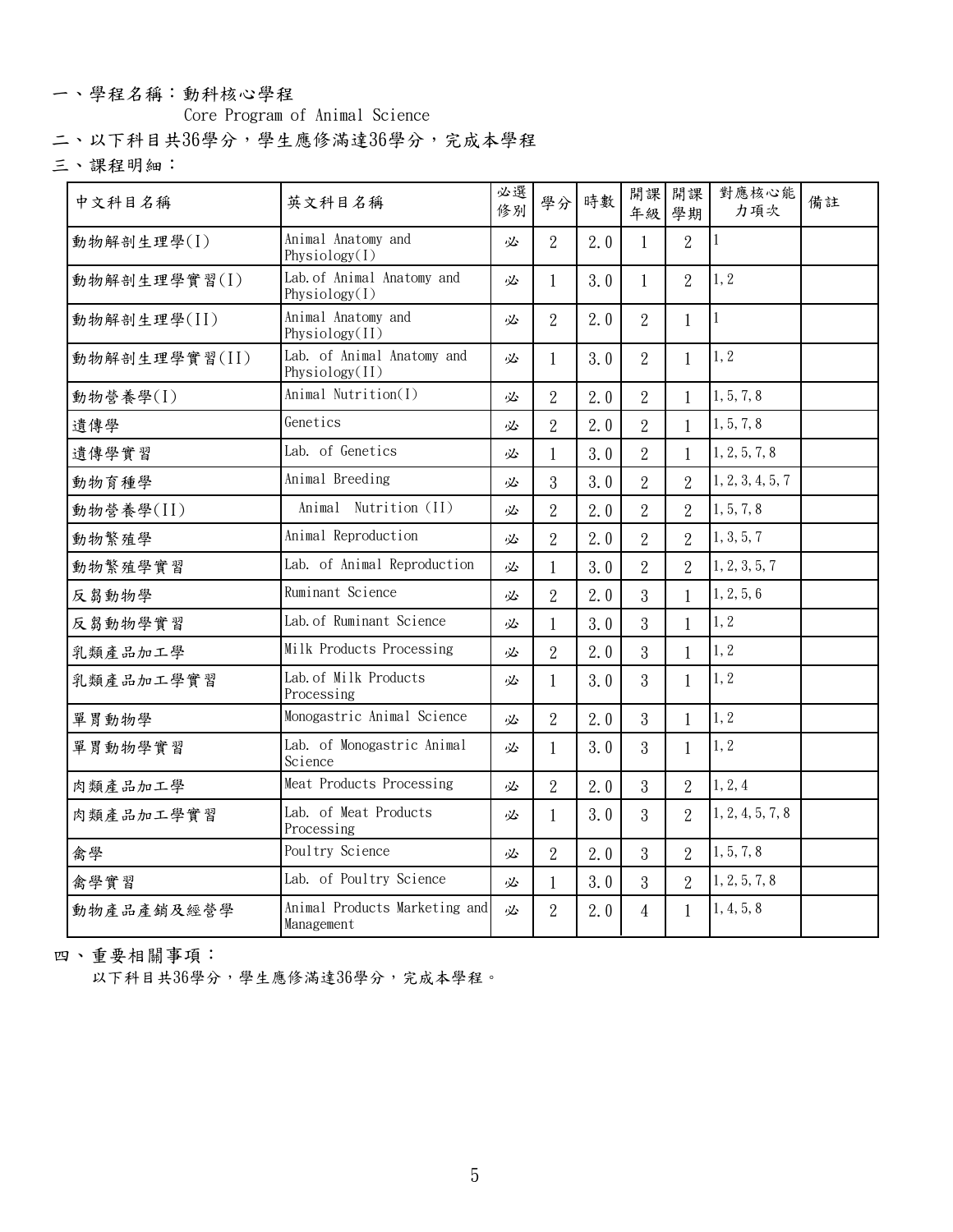## 一、學程名稱: 動物生產學程

**Program of Animal Product**

**二、以下科目共43學分,學生應修滿達18學分,完成本學程**

**三、課程明細:**

| 中文科目名稱        | 英文科目名稱                                                   | 必選<br>修別 | 學分             | 時數  | 開課<br>年級       | 開課<br>學期       | 對應核心能<br>力項次                                    | 備註 |
|---------------|----------------------------------------------------------|----------|----------------|-----|----------------|----------------|-------------------------------------------------|----|
| 動物行為學         | Animal Behavior                                          | 選        | $\mathbf{2}$   | 2.0 |                |                | 1, 2                                            |    |
| 野生動物入門        | Introductory Wildlife                                    | 選        | $\mathbf{2}$   | 2.0 |                |                | 1, 4, 7, 8                                      |    |
| 飼料作物學         | Forage Crops                                             | 選        | $\overline{2}$ | 2.0 |                |                | 1, 2, 7, 8                                      |    |
| 有機化學          | Organic Chemistry                                        | 選        | 3              | 3.0 |                | $\overline{2}$ | 1, 5, 6                                         |    |
| 飼料營養分析        | Feed Nutrients Analysis                                  | 選        | $\overline{2}$ | 2.0 | $\overline{2}$ | $\overline{2}$ | 1, 2, 3, 5                                      |    |
| 飼料營養分析實習      | Lab. of Feed Nutrients<br>Analysis                       | 選        |                | 2.0 | $\overline{2}$ | $\overline{2}$ | 1, 2, 3, 5                                      |    |
| 維生素與礦物質       | Vitamin and Mineral                                      | 選        | $\overline{2}$ | 2.0 | $\overline{2}$ | 2              | 1, 5, 6                                         |    |
| 水禽學           | Water Fowl Science                                       | 選        | $\overline{2}$ | 2.0 | $\overline{3}$ |                | 1, 2, 5, 7, 8                                   |    |
| 胚胎學           | Embryology                                               | 選        | $\overline{2}$ | 2.0 | $\overline{3}$ |                | 1, 3                                            |    |
| 家禽生理學         | Poultry Physiology                                       | 選        | $\overline{2}$ | 2.0 | 3              |                | 1, 2, 3, 4, 5, 6,<br>7,8                        |    |
| 飼料原料與配製       | Feedstuffs and Manufacture                               | 選        | $\overline{2}$ | 2.0 | 3              |                | 1, 2, 5, 7, 8                                   |    |
| 肉牛學           | Beef Cattle Science                                      | 選        | $\overline{2}$ | 2.0 | 3              | $\overline{2}$ | 1, 2, 5, 7                                      |    |
| 校外實習          | Internship                                               | 選        |                | 3.0 | 3              | $\overline{2}$ | 1, 2, 3, 4, 5, 6,<br>7,8                        |    |
| 飼料添加物         | Feed Additives                                           | 選        | $\overline{2}$ | 2.0 | 3              | 2              | 1, 2, 5, 7                                      |    |
| 實務專題研究(I)生產組  | Special Topics on Animal<br>Science(I)Animal Production  | 選        |                | 3.0 | 3              | $\overline{2}$ | 1, 2, 3, 4, 5, 6,<br>7,8                        | 01 |
| 專題討論(I)生產組    | Seminar(I)Production Section                             | 選        | 1              | 3.0 | 4              |                | 1, 2, 3, 4, 5, 6,<br>7,8                        | 01 |
| 鹿學            | Deer Science                                             | 選        | $\mathbf{2}$   | 2.0 | $\overline{4}$ |                | 1, 7, 8                                         |    |
| 飼料品管          | Feed Quality Control                                     | 選        | $\mathbf{2}$   | 2.0 | 4              |                | 1, 2, 3, 4, 5, 6                                |    |
| 實務專題研究(II)生產組 | Special Topics on Animal<br>Science(II)Animal Production | 選        |                | 3.0 | 4              |                | 1, 2, 3, 4, 5, 6,<br>7,8                        | 01 |
| 羊學            | Goat Science                                             | 選        | $\sqrt{2}$     | 2.0 | $\overline{4}$ | 2              | 1, 7, 8                                         |    |
| 兔學            | Rabbit Science                                           | 選        | $\,2$          | 2.0 | $\overline{4}$ | $\overline{2}$ | 1, 7, 8                                         |    |
| 動物生殖技術學       | Animal Reproductive<br>Technology                        | 選        | $\overline{2}$ | 2.0 | $\overline{4}$ | 2              | 1, 2, 3, 4, 7                                   |    |
| 動物保健          | Animal Health Care                                       | 選        | $\overline{2}$ | 2.0 | $\overline{4}$ | 2              | 1, 2, 3, 4, 5, 6,                               |    |
| 專題討論(II)生產組   | Seminar(II) Production<br>Section                        | 選        |                | 3.0 | $\overline{4}$ | $\overline{2}$ | $\vert 1, 2, 3, 4, 5, 6, \vert 01 \vert$<br>7,8 |    |
|               |                                                          |          |                |     |                |                |                                                 |    |

**四、重要相關事項:**

**任一學程須修滿18學分使得認可(且至少擇一)。**

**本系畢業生請合於必選修科目冊(頁2)、其他說明第4點關於「實務專題研究」及「專題討論」修業規定,始 得畢業。**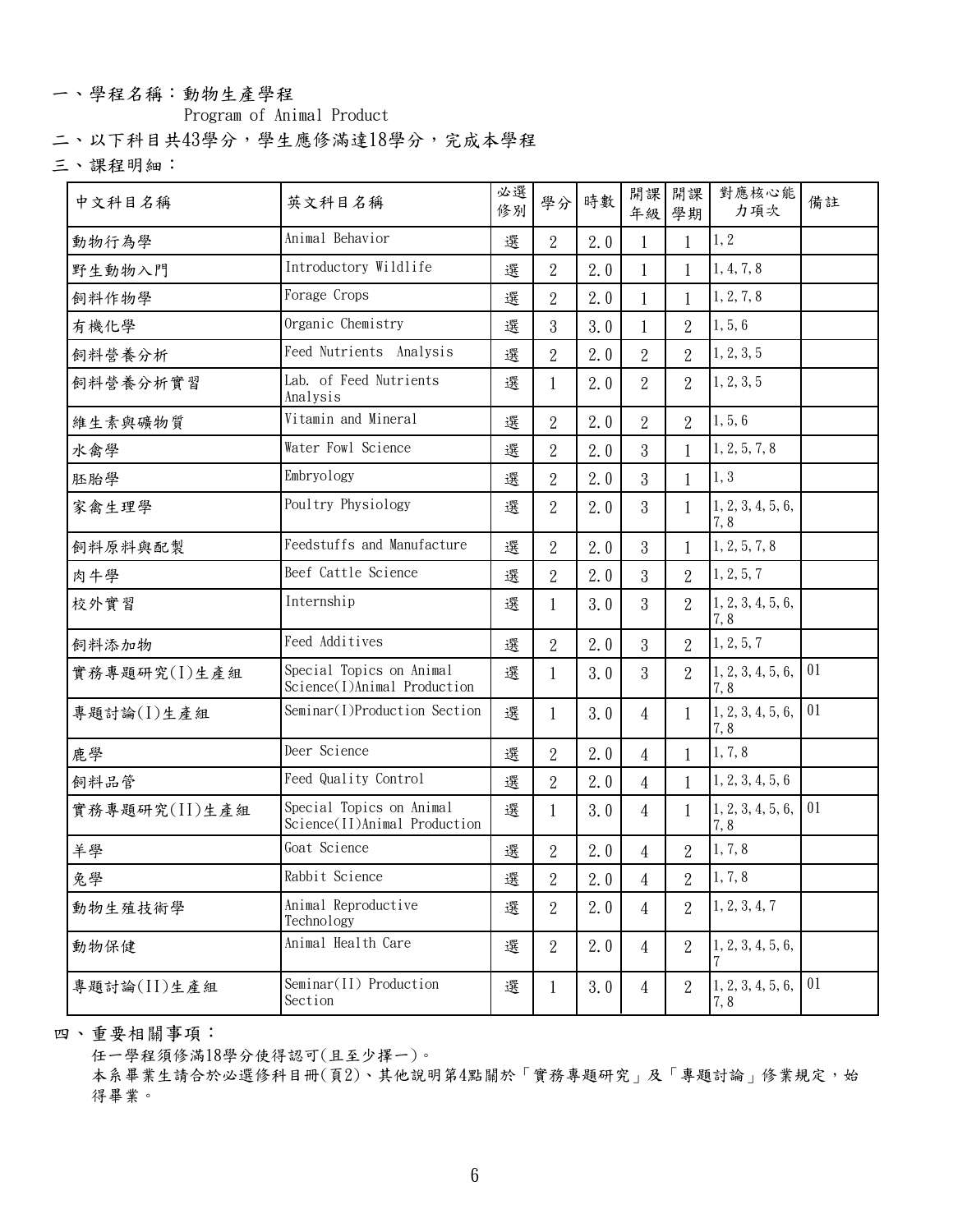## 一、學程名稱:動物應用學程

**Program of Animal Appliance**

**二、以下科目共41學分,學生應修滿達18學分,完成本學程**

**三、課程明細:**

| 中文科目名稱        | 英文科目名稱                                                                | 必選<br>修別 | 學分             | 時數  | 開課             | 開課<br>年級 學期    | 對應核心能<br>力項次                                    | 備註 |
|---------------|-----------------------------------------------------------------------|----------|----------------|-----|----------------|----------------|-------------------------------------------------|----|
| 伴侶動物          | Companion Animals                                                     | 選        | $\overline{2}$ | 2.0 |                |                | 1, 4, 6, 7, 8                                   |    |
| 動物科學與生活       | Animal Science and Life                                               | 選        | $\overline{2}$ | 2.0 |                |                | 1, 2, 3, 4, 5, 7,                               |    |
| 有機化學          | Organic Chemistry                                                     | 選        | 3              | 3.0 |                | $\overline{2}$ | 1, 5, 6                                         |    |
| 動物產品原料學       | Raw Material of Animal<br>Products                                    | 選        | $\overline{2}$ | 2.0 |                | $\overline{2}$ | 1, 7, 8                                         |    |
| 動物科技與新知       | New Idea In Animal Science<br>and Technology                          | 選        | $\overline{2}$ | 2.0 | 2              |                | 1, 2                                            |    |
| 蛋品加工技術        | Egg Products Processing<br>Technology                                 | 選        | $\overline{2}$ | 2.0 | 2              | 2              | 1, 4, 5                                         |    |
| 蛋品加工技術實習      | Egg Products Processing<br>Technology Practices                       | 選        |                | 3.0 | 2              | 2              | 1, 2, 4, 5                                      |    |
| 禽類產品加工學       | Poultry Products Processing                                           | 選        | $\mathbf{2}$   | 2.0 | 3              |                | 1, 2, 4, 5                                      |    |
| 肉品衛生理論與實務     | Science and Technology in<br>Meat Hygience                            | 選        | $\overline{2}$ | 2.0 | 3              | $\overline{2}$ | 1, 2, 4, 5, 8                                   |    |
| 校外實習          | Internship                                                            | 選        | -1             | 3.0 | $\overline{3}$ | $\overline{2}$ | 1, 2, 3, 4, 5, 6,<br>7,8                        |    |
| 動物產品化學與檢驗     | Animal Products Chemistry and<br>Inspection                           | 選        | $\overline{2}$ | 2.0 | 3              | 2              | 1, 4, 5, 8                                      |    |
| 動物產品化學與檢驗實習   | Lab. of Animal Products<br>Chemistry and Inspection                   | 選        |                | 3.0 | 3              | 2              | 1, 2, 4, 5, 8                                   |    |
| 屠宰技術與屠體評級     | Slaughter Technology and<br>Carcass Evaluation                        | 選        | $\overline{2}$ | 2.0 | $\overline{3}$ | $\overline{2}$ | 1, 2, 3, 4, 5, 6                                |    |
| 實務專題研究(I)利用組  | Special Topics on Animal<br>Science(I) Animal Products<br>Utilization | 選        | 1              | 3.0 | 3              | $\overline{2}$ | 1, 2, 3, 4, 5, 6,<br>7,8                        | 01 |
| 肉品生產品管        | Quality Control in Meat<br>Production                                 | 選        | $\overline{2}$ | 2.0 | 4              |                | 1, 2, 4, 5, 6, 8                                |    |
| 專題討論(I)利用組    | Seminar(I)Processing Section                                          | 選        | 1              | 3.0 | 4              | $\mathbf{1}$   | $\vert 1, 2, 3, 4, 5, 6, \vert 01 \vert$<br>7,8 |    |
| 蛋品加工實習        | Lab. of Egg Processing                                                | 選        |                | 3.0 | $\overline{4}$ |                | 1, 2, 4, 5                                      |    |
| 蛋品加工學         | Egg Processing                                                        | 選        | $\,2$          | 2.0 | $\overline{4}$ |                | 1, 4, 5                                         |    |
| 實務專題研究(II)利用組 | Special Topics on Animal<br>Science(II)Animal Products<br>Utilization | 選        |                | 3.0 | $\overline{4}$ |                | 1, 2, 3, 4, 5, 6,<br>7,8                        | 01 |
| 代謝生化學         | Metabolic Biochemistry                                                | 選        | $\overline{2}$ | 2.0 | $\overline{4}$ | $\overline{2}$ | 1, 5                                            |    |
| 泌乳生理學         | Lactation Physiology                                                  | 選        | $\mathbf{2}$   | 2.0 | $\overline{4}$ | $\overline{2}$ | 1, 5                                            |    |
| 動物福利及友善飼養環境   | Animal welfare &Friendly<br>Feeding Environment                       | 選        | $\overline{2}$ | 2.0 | 4              | $\overline{2}$ | 1, 3, 4, 6, 7                                   |    |
| 專題討論(II)利用組   | Seminar(II)Processing Section                                         | 選        | 1              | 3.0 | 4              | $\overline{2}$ | $1, 2, 3, 4, 5, 6, \vert 01 \vert$<br>7,8       |    |
| 機能性動物產品       | Functional Animal Products                                            | 選        | $\overline{2}$ | 2.0 | 4              | $\overline{2}$ | 1, 4, 5                                         |    |
|               |                                                                       |          |                |     |                |                |                                                 |    |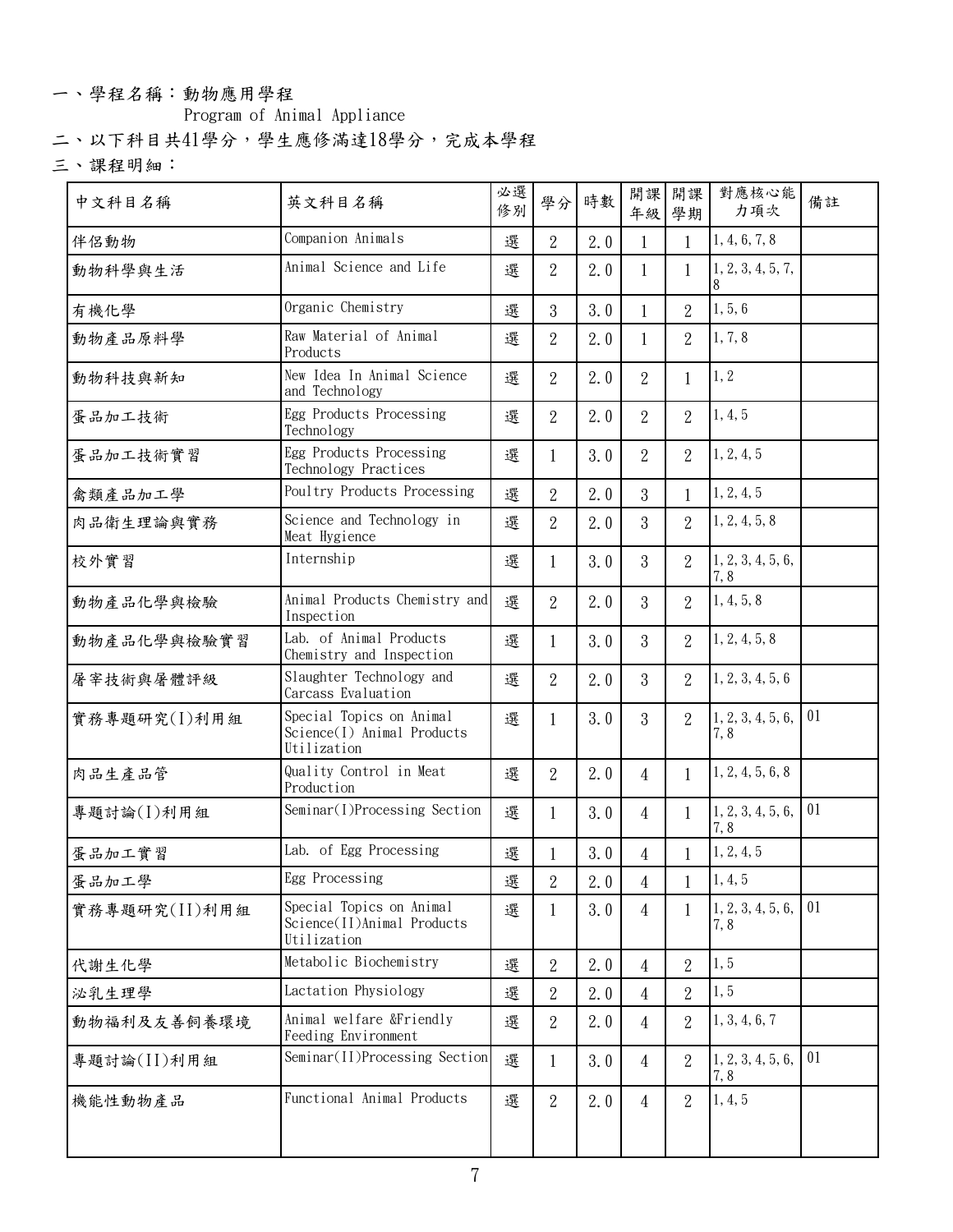**四、重要相關事項:**

**任一學程須修滿18學分使得認可(且至少擇一)。**

**本系畢業生請合於必選修科目冊(頁2)、其他說明第6點關於「實務專題研究」及「專題討論」修業規定,始 得畢業。**